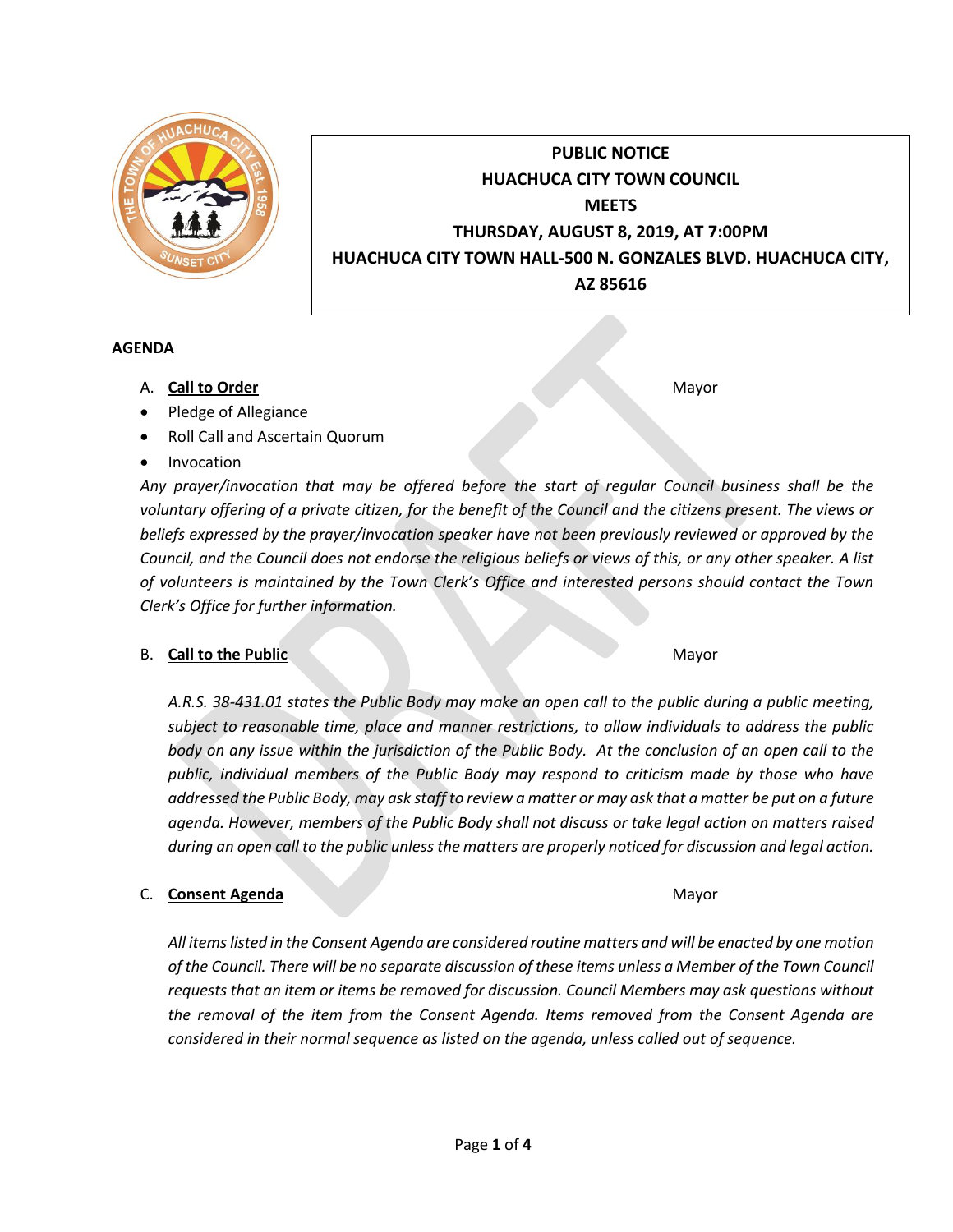- C.1 Consider approval of the minutes of the Council meeting held on July 25, 2019.
- C.2 Consider approval of the minutes of the Executive session held on July 25, 2019.
- C.3 Consider approval of the Payment Approval Report in the amount of \$ **44,300.63**
- C.4 Consider approval of payment of **\$6620.78** for rental scraper while Town scraper was being repaired.
- C.5 Consider approval of payment of **\$5228** for police academy expenses for new police recruit.
- C.6 Consider approval of payment of **\$8690.98** for Office 365 G3 package
- C.7 Authorize the declaration as surplus property the following items, to be sold by auction or otherwise disposed of in accordance with Town Policy:
	- a. 1969 Winnebago RV VIN #6381931556

# D. **Unfinished Business before the Council** Mayor

*Public comment will be taken at the beginning of each agenda item, after the subject has been announced by the Mayor and explained by staff. Any citizen who wishes, may speak one time for five minutes on each agenda item before or after Council discussion. Questions from Council Members, however, may be directed to staff or a member of the public through the Mayor at any time.*

D.1 Discussion and/or Action [Mayor Wallace]: Council approval of Resolution 2019-25 to approve the installation of four stop signs at the intersection of Mohave and Navajo streets.

### E. **New Business before the Council** Mayor

*Public comment will be taken at the beginning of each agenda item, after the subject has been announced by the Mayor and explained by staff. Any citizen who wishes, may speak one time for five minutes on each agenda item before or after Council discussion. Questions from Council Members, however, may be directed to staff or a member of the public through the Mayor at any time.*

- E.1 Discussion and or/Action [Spencer Forsberg]: FY 2018-19 Financial year-end close out presentation.
- E.2 Discussion and or/Action [Councilmember Banks]: Council approval of Resolution 2019-26 to adopt an Intergovernmental Agreement (IGA) for Town Emergency Signal.
- E.3 Discussion and or/Action [Manager Williams]: Council approval of Resolution 2019-27 to adopt a plan to fund the Town's Public Safety Personnel Retirement System (PSPRS) unfunded liability.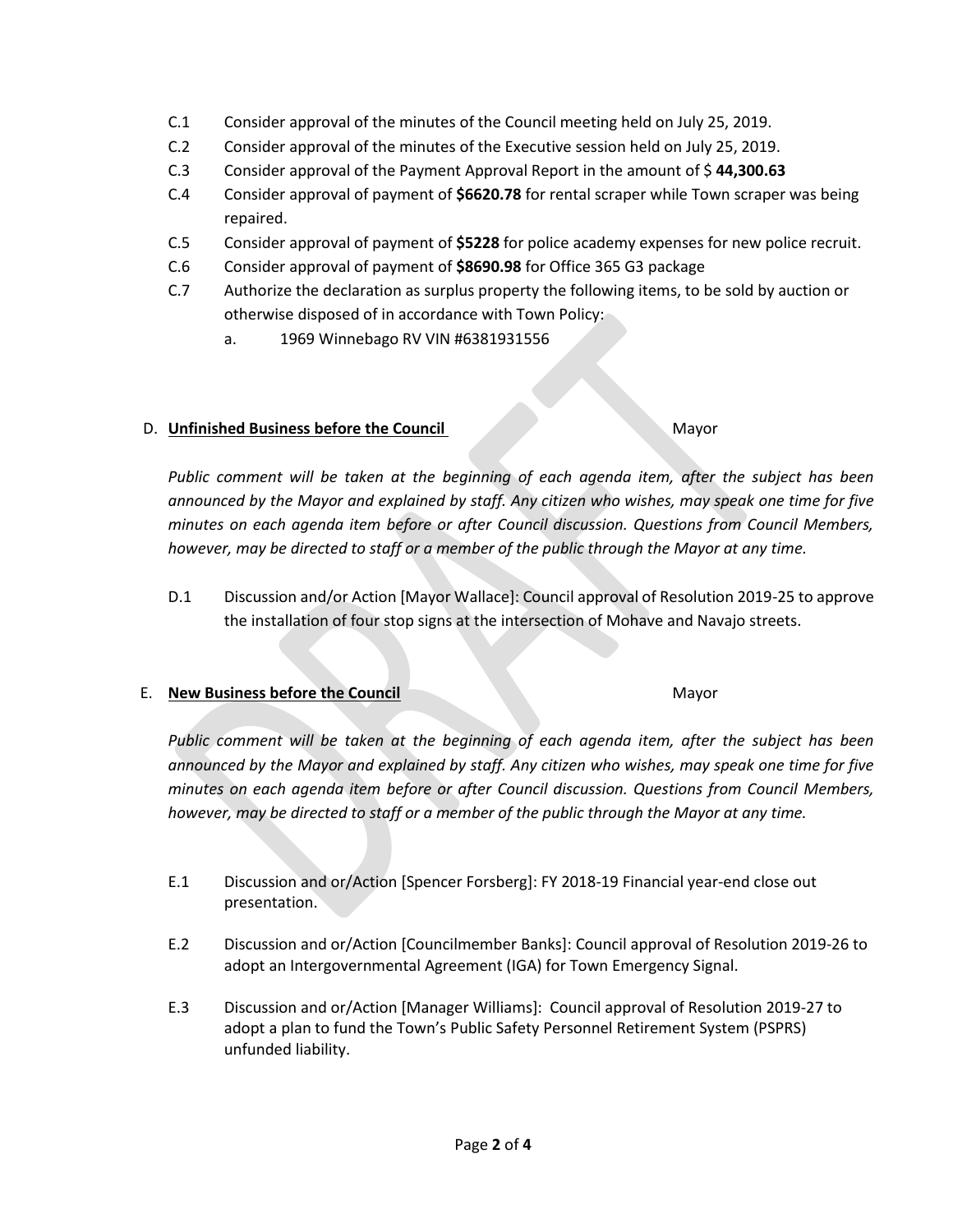- E.4 Discussion only [Mayor Wallace]: Reminder of cancellation of the August 22, 2019, Council meeting due to a scheduling conflict with the League of Arizona Cities and Towns conference.
- E.5 Discussion only [Mayor Wallace]: First of Ordinance 2019-15, AN ORDINANCE OF THE MAYOR AND COUNCIL OF THE TOWN OF HUACHUCA CITY, ARIZONA AMENDING THE TOWN CODE, TITLE 2 "ADMINISTRATION AND PERSONNEL" TO ADD A REQUIREMENT FOR A PUBLIC SAFETY PERSONNEL RETIREMENT SYSTEM (PSPRS) IN TOWN CODE AND TO REFERENCE STATE LAW REQUIREMENTS.
- E.6 Discussion only [Director Harvey] Town 4<sup>th</sup> of July event after action report
- E.7 Discussion and or/Action [Clerk Collins]: Council approval for adopting Arizona retention standards for Town's records.
- E.8 Discussion and/or Action [Mayor Wallace]: First Reading of Ordinance 2019-14, AN ORDINANCE OF THE MAYOR AND COUNCIL OF THE TOWN OF HUACHUCA CITY, ARIZONA, AMENDING THE TOWN CODE, TITLE 2 "ADMINISTRATION AND PERSONNEL," TO CHANGE THE DUTIES OF THE POLICE CHIEF AND TO HAVE POLICE PAY AMOUNTS ESTABLISHED BY THE TOWN MANAGER. TOWN CODE WOULD ALSO ALLOW FOR TOWN MANAGER TO HIRE POLICE OFFICERS BASED ON NEED AND BUDGET AVAILABILITY.
- E.9 Discussion and/or Action [Mayor Wallace]: Council discussion for the creation of a Citizen Review Board for the Town police department.
- F. Reports of Current Events by Council
- G. Items to be placed on future agendas
- H. Adjournment

### Posted at 5:00pm August 6, 2019 at the following locations:

| <b>Town Hall Bulletin Board</b> | <b>Town Hall Lobby</b>       | <b>Town Website</b>                    |
|---------------------------------|------------------------------|----------------------------------------|
| 500 N. Gonzales Blvd.           | 500 N. Gonzales Blvd.        | https://huachucacityaz.gov             |
| Huachuca City, AZ 85616         | Huachuca City, AZ 85616      |                                        |
| Huachuca City U.S. Post Office  | <b>Huachuca City Library</b> | <b>Huachuca City Police Department</b> |
| 690 N. Gonzales Blvd.           | 506 N. Gonzales Blvd.        | 500 N. Gonzales Blvd.                  |
| Huachuca City, AZ 85616         | Huachuca City, AZ 85616      | Huachuca City, AZ 85616                |

*Janine Collins*

Town Clerk